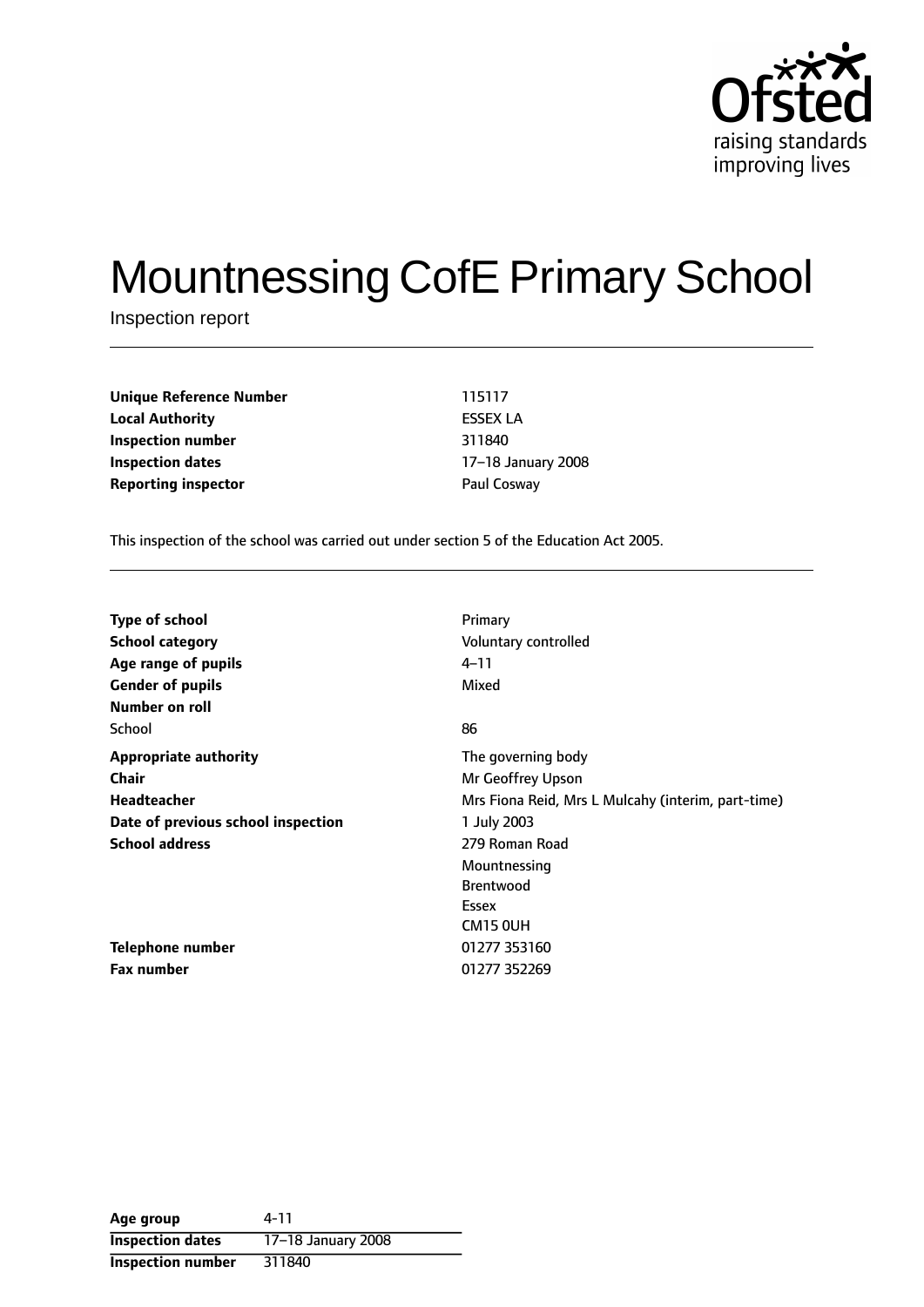.

© Crown copyright 2008

#### Website: www.ofsted.gov.uk

This document may be reproduced in whole or in part for non-commercial educational purposes, provided that the information quoted is reproduced without adaptation and the source and date of publication are stated.

Further copies of this report are obtainable from the school. Under the Education Act 2005, the school must provide a copy of this report free of charge to certain categories of people. A charge not exceeding the full cost of reproduction may be made for any other copies supplied.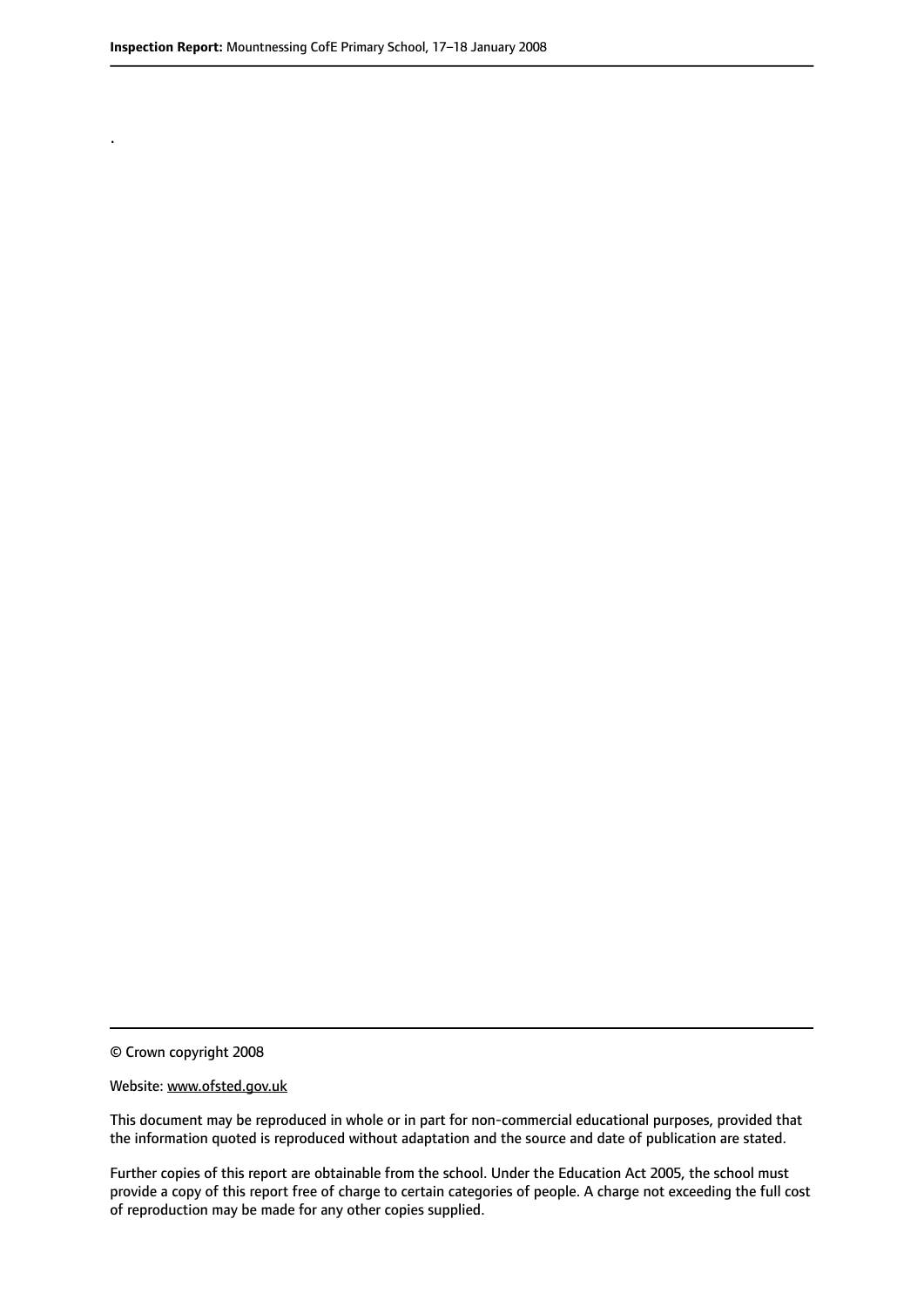# **Introduction**

The inspection was carried out by an Additional Inspector.

## **Description of the school**

Mountnessing Church of England Voluntary Controlled Primary School is smaller than average. The school population is mainly White British. The number of pupils eligible for free school meals is below average. The proportion of pupils who speak English as an additional language is well below the national average and there are no pupils at the early stages of learning English. The proportion of pupils with learning difficulties or disabilities, including those with statements of special educational need, is close to the average nationally. It has a 'Healthy Schools' award.

## **Key for inspection grades**

| Grade 1 | Outstanding  |
|---------|--------------|
| Grade 2 | Good         |
| Grade 3 | Satisfactory |
| Grade 4 | Inadequate   |
|         |              |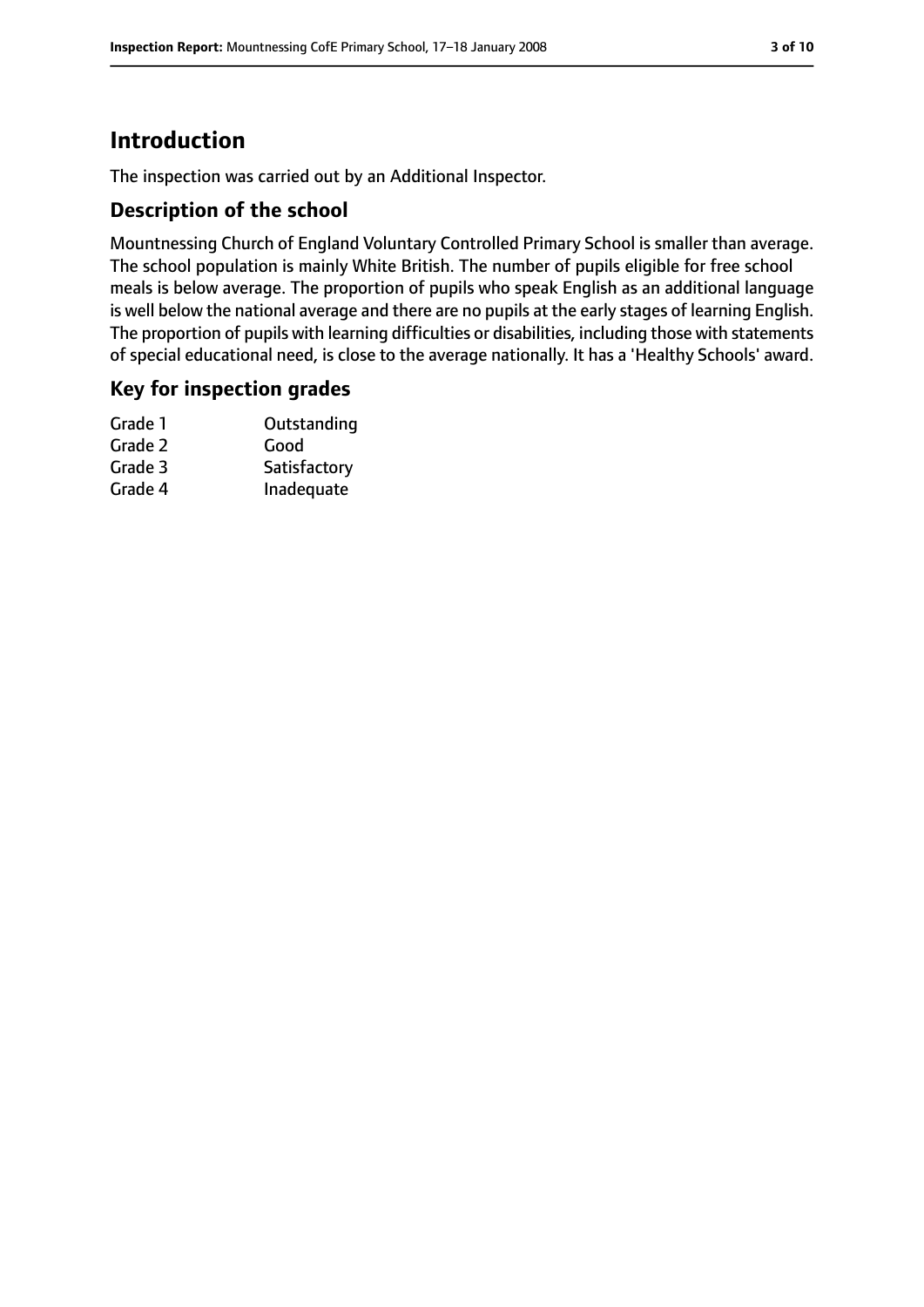# **Overall effectiveness of the school**

#### **Grade: 3**

The school provides a satisfactory education for its pupils. The school has gone through difficult times in the recent past, losing a number of key members of staff. All parents appreciate the work of the temporary, part-time headteacher, who has taken the school forward despite the difficulties and restored teachers' morale. One parent summed up the views of many: 'We have been extremely lucky in obtaining an interim headteacher who has made a huge impact, building bridges and turning the school around.' Leadership and management are satisfactory, although some teachers are not yet making a full contribution to the leadership of the subjects for which they are responsible. The governors are endeavouring to appoint a permanent headteacher and this is a priority for the school.

The quality of education is improving and is satisfactory. As a result, pupils make steady progress and their achievement is satisfactory. Pupils' attainment in Year 6 is well above the national average in mathematics. It is above average in English, but some pupils are not making enough progress in developing their writing skills. Consequently, fewer pupils attain highly in English than in mathematics. Pupils' personal development is good, including their spiritual, moral, social and cultural development. They like school because everyone is friendly and helpful and they find lessons interesting. They behave well and relationships are good. The good health education programme helps them to lead healthy lives.

Teaching is satisfactory. The good ethos in the school ensures that pupils concentrate in class. Teachers plan work that is generally matched to pupils' needs and they use information and communication technology (ICT) well to interest them and help them to succeed. However, not all teachers provide enough written guidance to pupils on how to improve their work and there are occasions when inappropriate work is set, so that some pupils struggle to understand what to do. The curriculum is satisfactory and there is an adequate range of after-school activities. The systems for care, support and guidance are satisfactory, but pupils' academic progress is not tracked or evaluated rigorously or regularly enough.

There has been satisfactory improvement since the last inspection because of the interim headteachers' leadership, which has strengthened monitoring in the school, improved teaching and developed the role of the governors. There is satisfactory capacity for further improvement.

## **Effectiveness of the Foundation Stage**

#### **Grade: 3**

Children arrive in the Reception class with skills slightly above national expectations. They make sound progress because staff help them settle quickly. Children behave well and enjoy their learning because of the good relationships that are quickly established. Teaching is satisfactory because it provides a variety of activities appropriate to the needs of children of this age. The outdoor provision is restricted by the lack of protection from the weather. The number of adults in the working area ensures that children have adequate support. The leadership of the Foundation Stage is satisfactory and the children's progress is tracked and recorded regularly.By the time children complete their year in Reception, almost all have reached the expected standards in literacy and numeracy for their age and many are above.

## **What the school should do to improve further**

■ Develop the leadership skills of staff and put in place a permanent senior leadership team.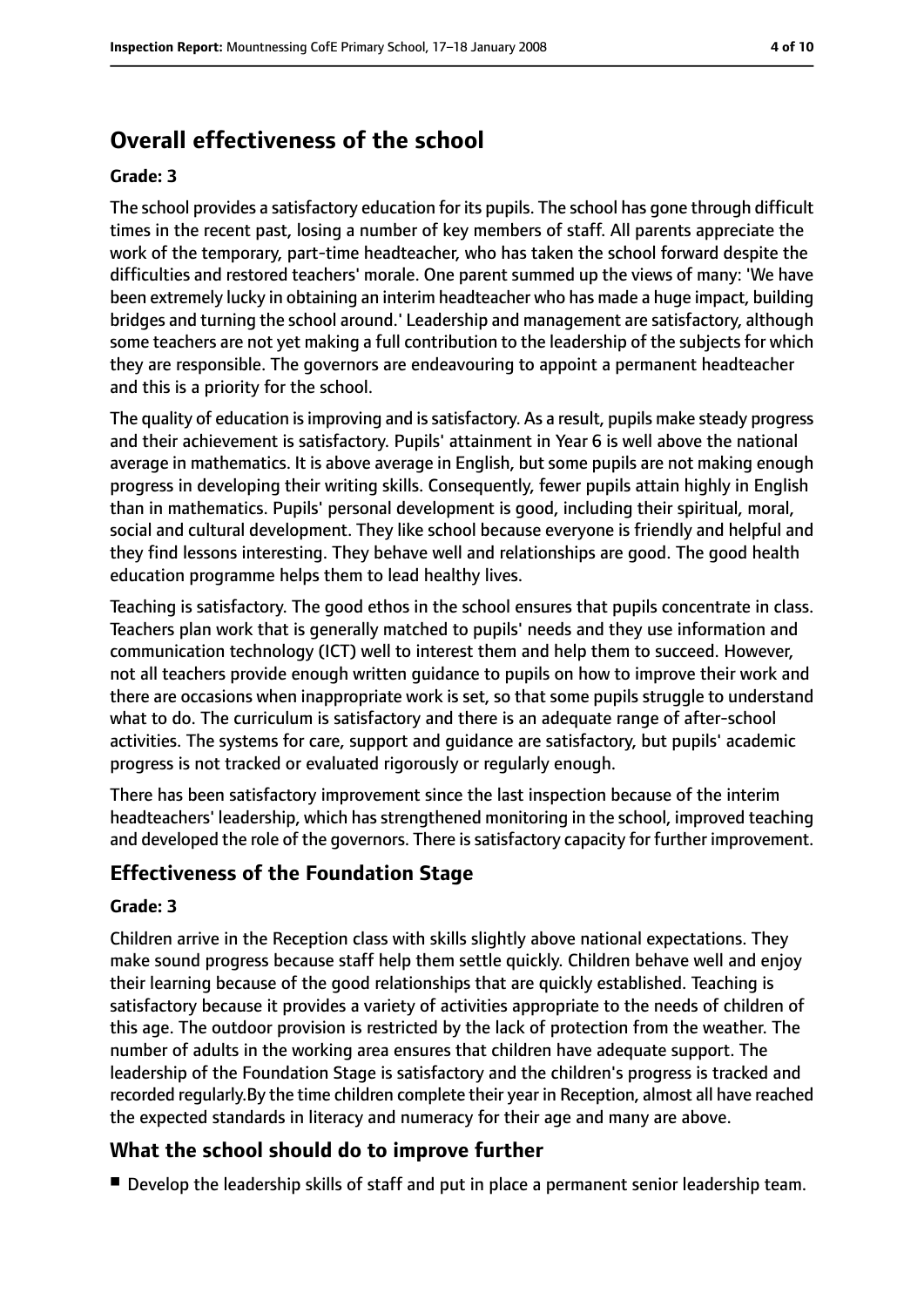- Develop pupils' writing skills so that they communicate more clearly and accurately.
- Extend the use of assessment information so that pupils' progress is tracked more rigorously.
- Improve teaching further, in order to ensure that pupils are always engaged, appropriately challenged and given helpful guidance on how to improve their work.

A small proportion of schools whose overall performance is judged satisfactory but which have areas of underperformance will receive a monitoring visit by an Ofsted inspector before their next Section 5 inspection.

# **Achievement and standards**

#### **Grade: 3**

Pupils' achievement is satisfactory. At the end of Year 2, standards have been uneven in recent years, reflecting the effects of small numbers in the year groups and pupils' starting points. Standards are currently above average in literacy and numeracy. At the end of Year 6, standards in the national tests have risen steadily over the past four years and have been above the national averages. This success has come despite the staffing problems that the school has suffered. It is the result of the positive ethos that the school generates, in which it is good to learn, as well as some effective teaching. However, attainment was low in science in 2007. Because of staffing difficulties, relatively little science was taught to the older pupils last year. Teaching of science is now good and standards are above average this year. Attainment in mathematics is well above average. Pupils have very good number skills. Attainment in English is above average, but pupils' reading skills are better than their writing, which sometimes lacks accuracy and clarity.

# **Personal development and well-being**

#### **Grade: 2**

Pupils like coming to school and enjoy learning, partly because of the friendships they form and the opportunities to work collaboratively. Their enthusiasm helps to explain why attendance is above the national average. The Christian values that the school promotes help to ensure that pupils behave well and are clear about what is right and wrong. They have good relationships with adults and classmates. Pupils participate in a good amount of sport and physical activity and eat healthily whilst at school. They know how to keep themselves safe. They are certain that there is no serious problem with bullying. If it did happen, they know how to get help.

Pupils make a good contribution to the school community, with an active school council and range of class responsibilities. They raise money for charity and sing at concerts, but their contribution to village life is limited. Overall, their contribution to the community is satisfactory. Pupils are prepared well for their futures by the many opportunities to work collaboratively and the standards they reach in English and mathematics.

# **Quality of provision**

## **Teaching and learning**

## **Grade: 3**

Teaching is satisfactory overall and some is good. Teachers throughout the school manage their pupils well. Their classrooms are bright with good use of displays to celebrate achievement. Technology is used well to make teaching and learning interesting and stimulating. Teachers use their inter-active whiteboards well, linked to computers, to make teaching points and pupils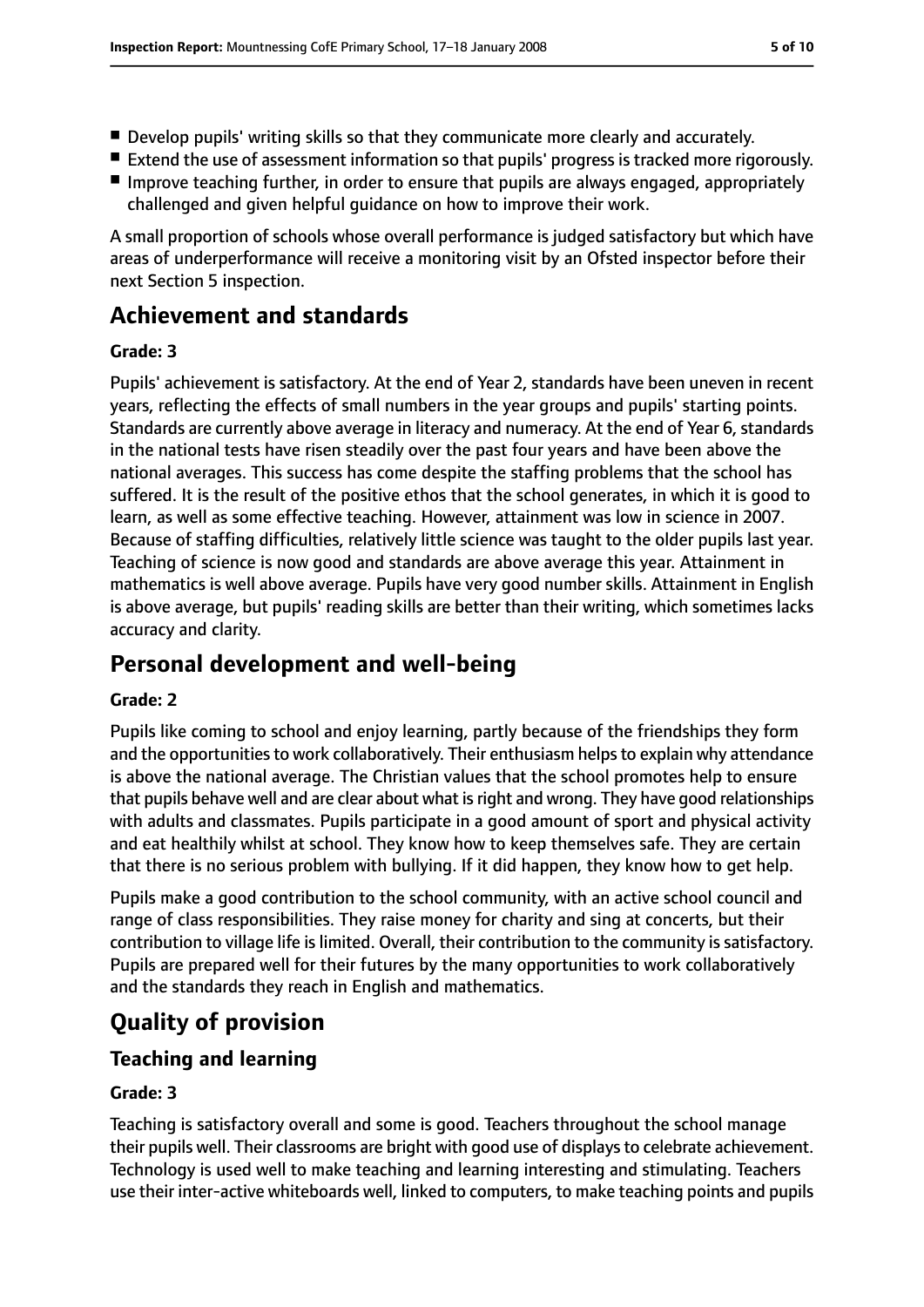enjoy coming to the whiteboard to take an active role in the lesson. Teachers use questioning well to assess how much pupils have understood and encourage them to extend their ideas. Pupils who find learning difficult are supported well by teaching assistants. Not all teachers give enough guidance to pupils on how to improve their written work and basic errors are not always corrected. There are occasions when pupils are not clear what they have to do or the work set is too difficult for groups of them.

## **Curriculum and other activities**

#### **Grade: 3**

The school provides a satisfactory range of activities, which help pupils to learn in a fun and interesting environment. The curriculum has been well planned in order to overcome the difficulties imposed by having two year groups in each class. There is good provision for teaching ICT and physical education. The curriculum extends to classes in French and German as well as a good programme of personal, social and health education. There is a satisfactory range of extra-curricular activities, including sports and computer clubs, but there is a relatively small number of educational visits and theme days to enhance the curriculum. Pupils speak enthusiastically of the ones that they remember and the first-hand experiences that they enjoyed. In the Reception curriculum, there are insufficient opportunities for learning outdoors.

#### **Care, guidance and support**

#### **Grade: 3**

Pupils are safe and secure. Welfare systems are well organised. The school meets statutory requirements for safeguarding pupils. Parents are pleased with the way staff respond to their children. As one wrote: 'The school has been very supportive and caring and has met with us regularly to discuss any issues.' Staff are quick to respond, not only to the needs of vulnerable pupils, but also to all those in their care. However, some aspects of academic guidance are not effective enough. Pupils' progress is not tracked or evaluated rigorously and regularly. Pupils do not have detailed, individual targets for mathematics and English. There is not a consistent marking policy, and so too many comments in books are encouraging without being helpful.

## **Leadership and management**

#### **Grade: 3**

The school has made satisfactory progress since the first interim headteacher took up the part-time post at the start of the current academic year. The appointment of a second interim headteacher has further strengthened the leadership team, pending the appointment of a permanent, full-time headteacher. The systems for self-evaluation are now satisfactory and management has improved. Areas of weakness in the school's work have been identified and teaching is monitored effectively. Governors have been very supportive and are beginning to have a strategic role and to monitor the work of the school. Some subject leaders guide their subject areas effectively, but others have only just taken on the role. Improved management ensures that the school runs smoothly and staff report that morale has risen. Parents are appreciative of the improvements that have been made.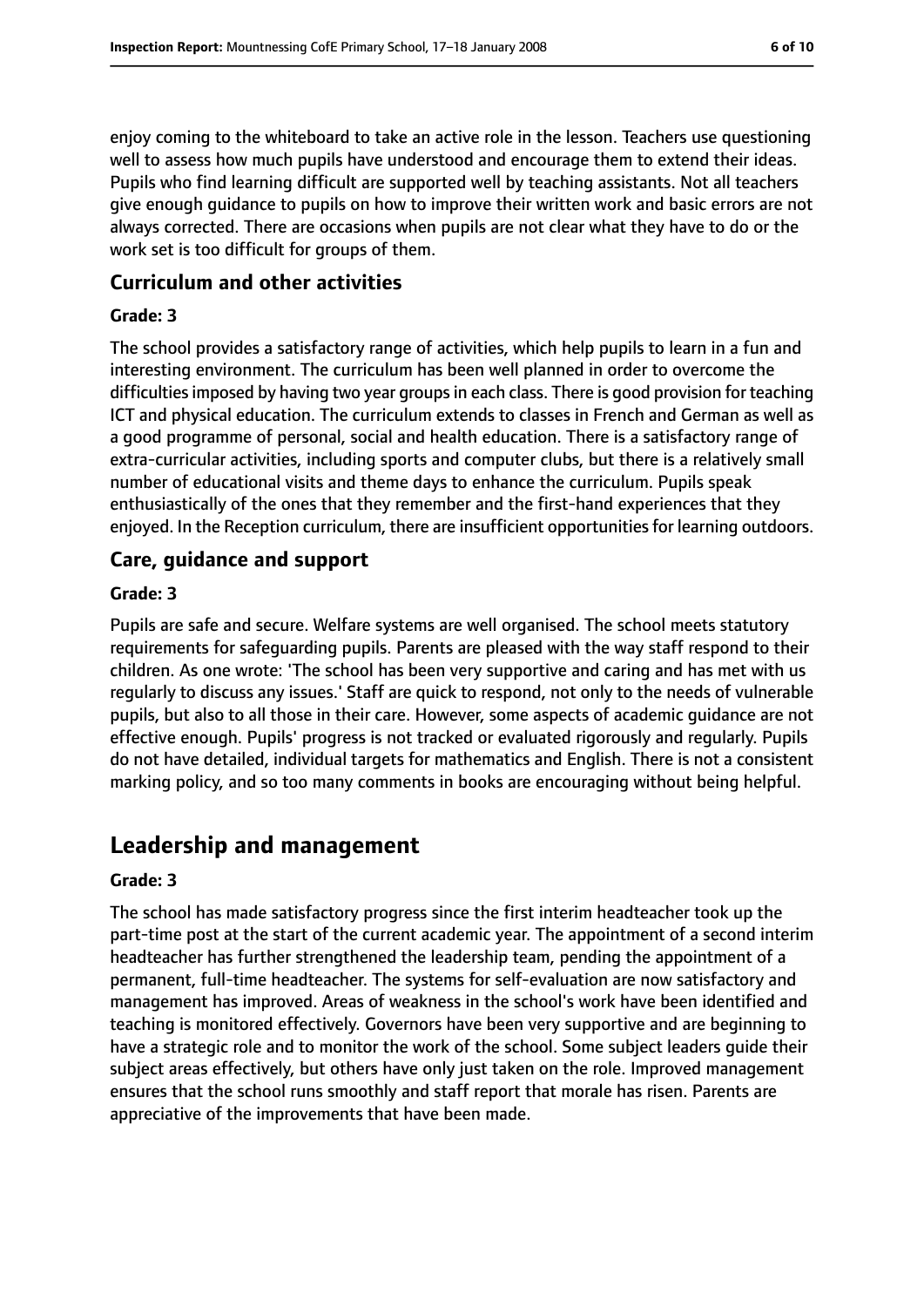**Any complaints about the inspection or the report should be made following the procedures set out in the guidance 'Complaints about school inspection', which is available from Ofsted's website: www.ofsted.gov.uk.**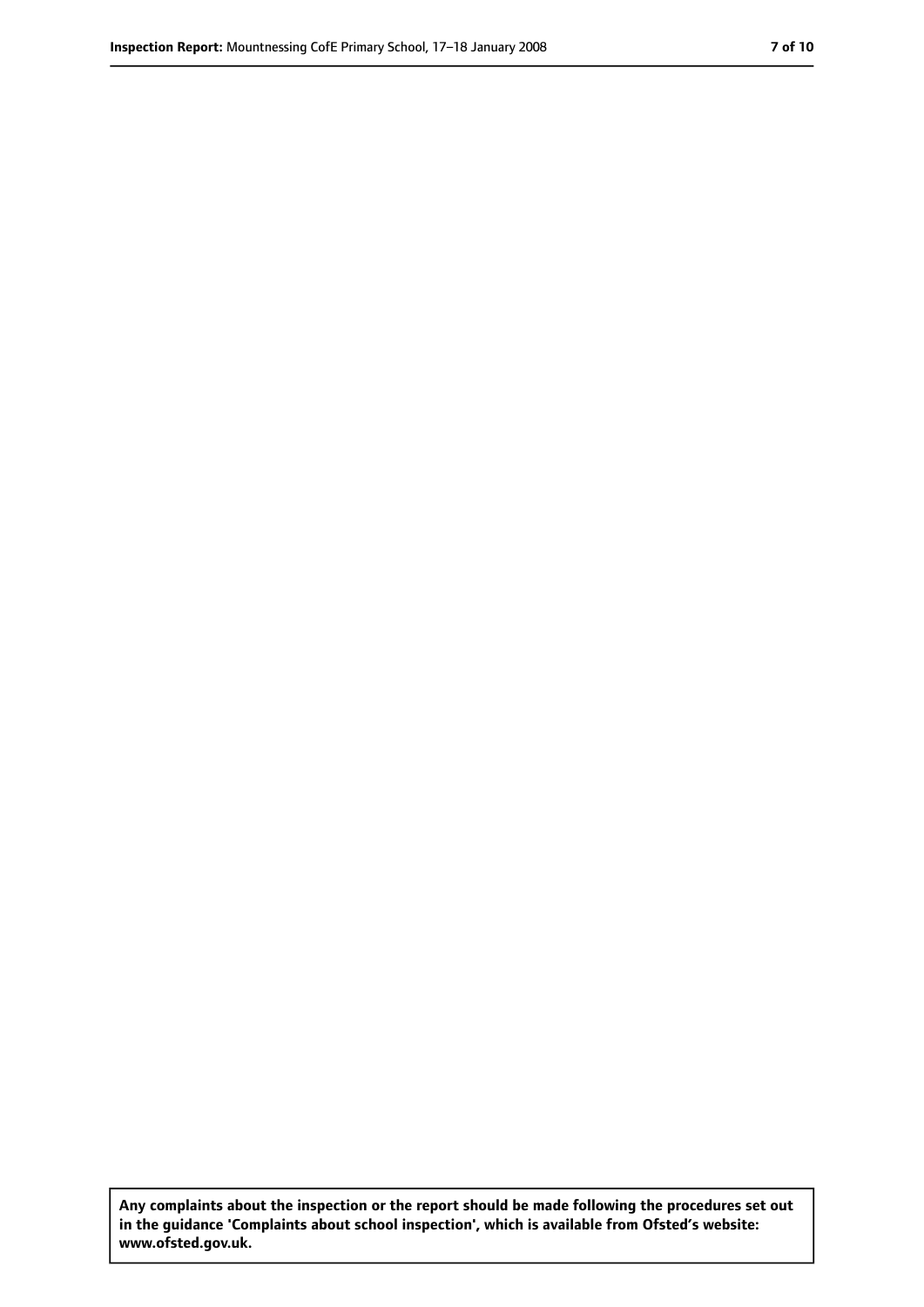# **Inspection judgements**

| $^{\backprime}$ Key to judgements: grade 1 is outstanding, grade 2 good, grade 3 satisfactory, and | <b>School</b>  |
|----------------------------------------------------------------------------------------------------|----------------|
| arade 4 inadeguate                                                                                 | <b>Overall</b> |

## **Overall effectiveness**

| How effective, efficient and inclusive is the provision of education, integrated<br>care and any extended services in meeting the needs of learners? |     |
|------------------------------------------------------------------------------------------------------------------------------------------------------|-----|
| Effective steps have been taken to promote improvement since the last<br>inspection                                                                  | Yes |
| How well does the school work in partnership with others to promote learners'<br>well-being?                                                         |     |
| The effectiveness of the Foundation Stage                                                                                                            |     |
| The capacity to make any necessary improvements                                                                                                      |     |

## **Achievement and standards**

| How well do learners achieve?                                                                               |  |
|-------------------------------------------------------------------------------------------------------------|--|
| The standards <sup>1</sup> reached by learners                                                              |  |
| How well learners make progress, taking account of any significant variations between<br>groups of learners |  |
| How well learners with learning difficulties and disabilities make progress                                 |  |

## **Personal development and well-being**

| How good is the overall personal development and well-being of the<br>learners?                                  |  |
|------------------------------------------------------------------------------------------------------------------|--|
| The extent of learners' spiritual, moral, social and cultural development                                        |  |
| The extent to which learners adopt healthy lifestyles                                                            |  |
| The extent to which learners adopt safe practices                                                                |  |
| How well learners enjoy their education                                                                          |  |
| The attendance of learners                                                                                       |  |
| The behaviour of learners                                                                                        |  |
| The extent to which learners make a positive contribution to the community                                       |  |
| How well learners develop workplace and other skills that will contribute to<br>their future economic well-being |  |

## **The quality of provision**

| How effective are teaching and learning in meeting the full range of the<br>learners' needs?          |  |
|-------------------------------------------------------------------------------------------------------|--|
| How well do the curriculum and other activities meet the range of needs<br>and interests of learners? |  |
| How well are learners cared for, guided and supported?                                                |  |

 $^1$  Grade 1 - Exceptionally and consistently high; Grade 2 - Generally above average with none significantly below average; Grade 3 - Broadly average to below average; Grade 4 - Exceptionally low.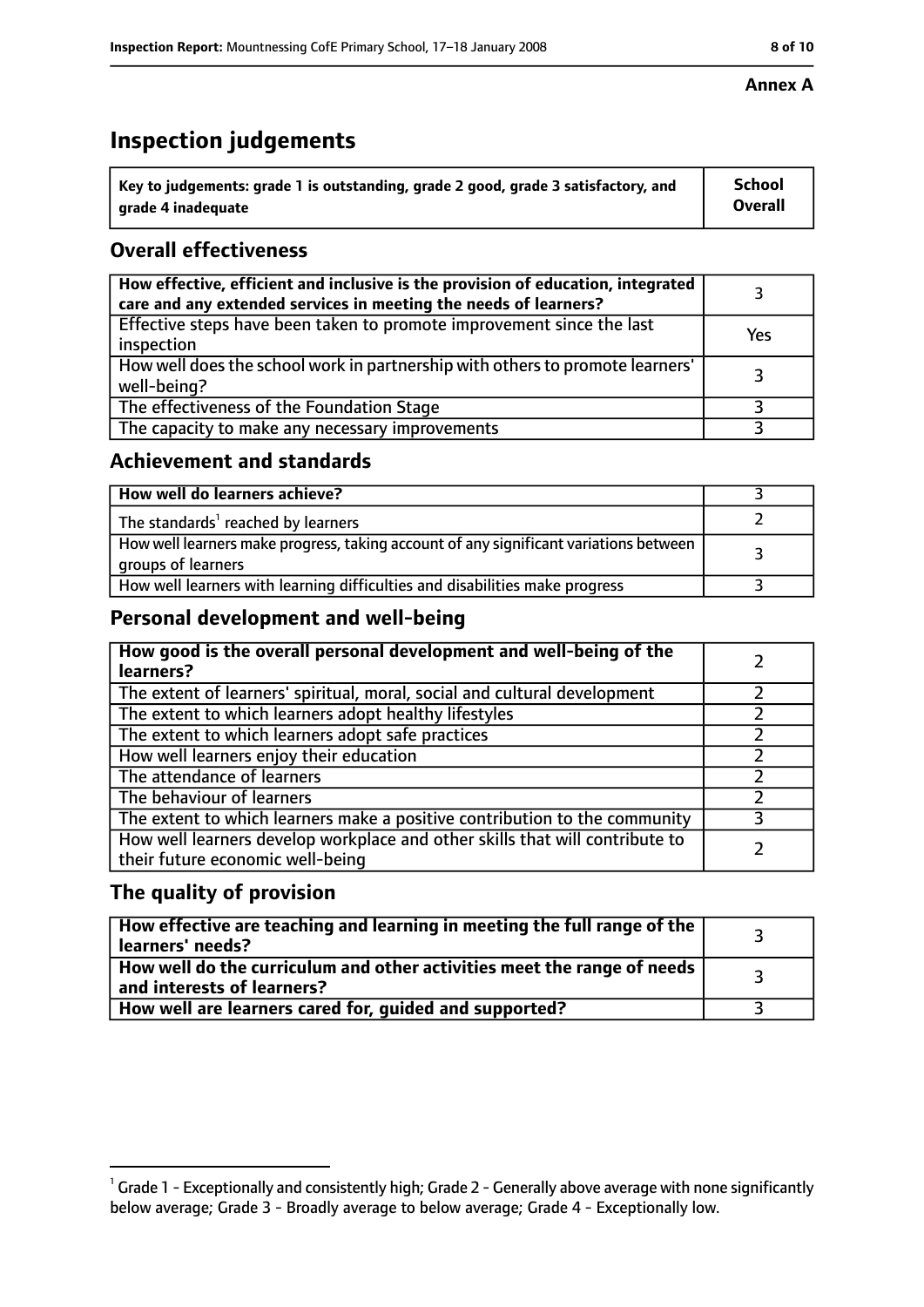# **Leadership and management**

| How effective are leadership and management in raising achievement<br>and supporting all learners?                                              |     |
|-------------------------------------------------------------------------------------------------------------------------------------------------|-----|
| How effectively leaders and managers at all levels set clear direction leading<br>to improvement and promote high quality of care and education |     |
| How effectively leaders and managers use challenging targets to raise standards                                                                 | 3   |
| The effectiveness of the school's self-evaluation                                                                                               | 3   |
| How well equality of opportunity is promoted and discrimination tackled so<br>that all learners achieve as well as they can                     | 3   |
| How effectively and efficiently resources, including staff, are deployed to<br>achieve value for money                                          | 3   |
| The extent to which governors and other supervisory boards discharge their<br>responsibilities                                                  | 3   |
| Do procedures for safequarding learners meet current government<br>requirements?                                                                | Yes |
| Does this school require special measures?                                                                                                      | No  |
| Does this school require a notice to improve?                                                                                                   | No  |